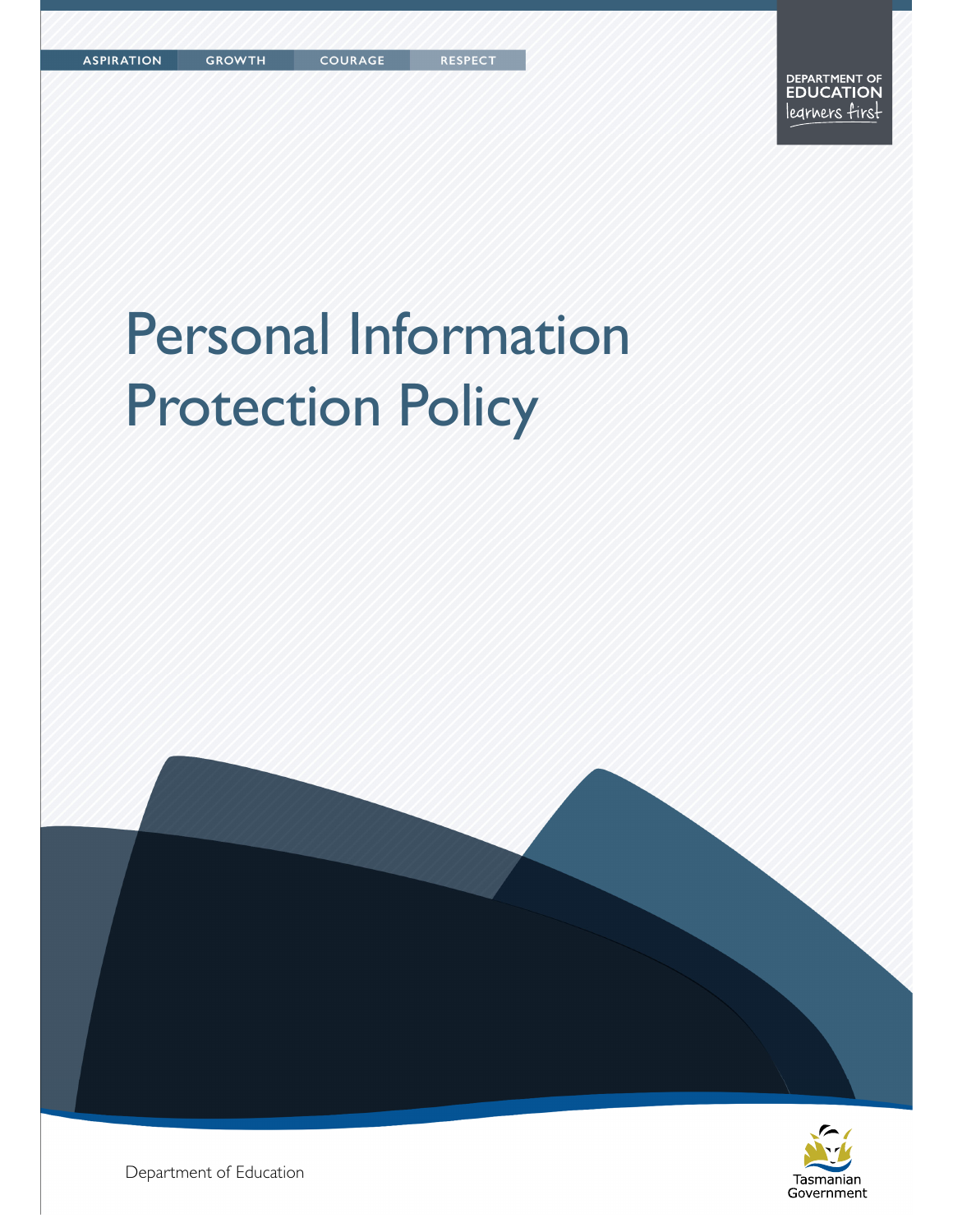# **TABLE OF CONTENTS**

Version 3.0 - 15/10/2018

| $\perp$ . |  |  |  |
|-----------|--|--|--|
| 2.        |  |  |  |
| 3.        |  |  |  |
| 4.        |  |  |  |
| 5.        |  |  |  |
| 6.        |  |  |  |
| 7.        |  |  |  |
| 8.        |  |  |  |
| 9.        |  |  |  |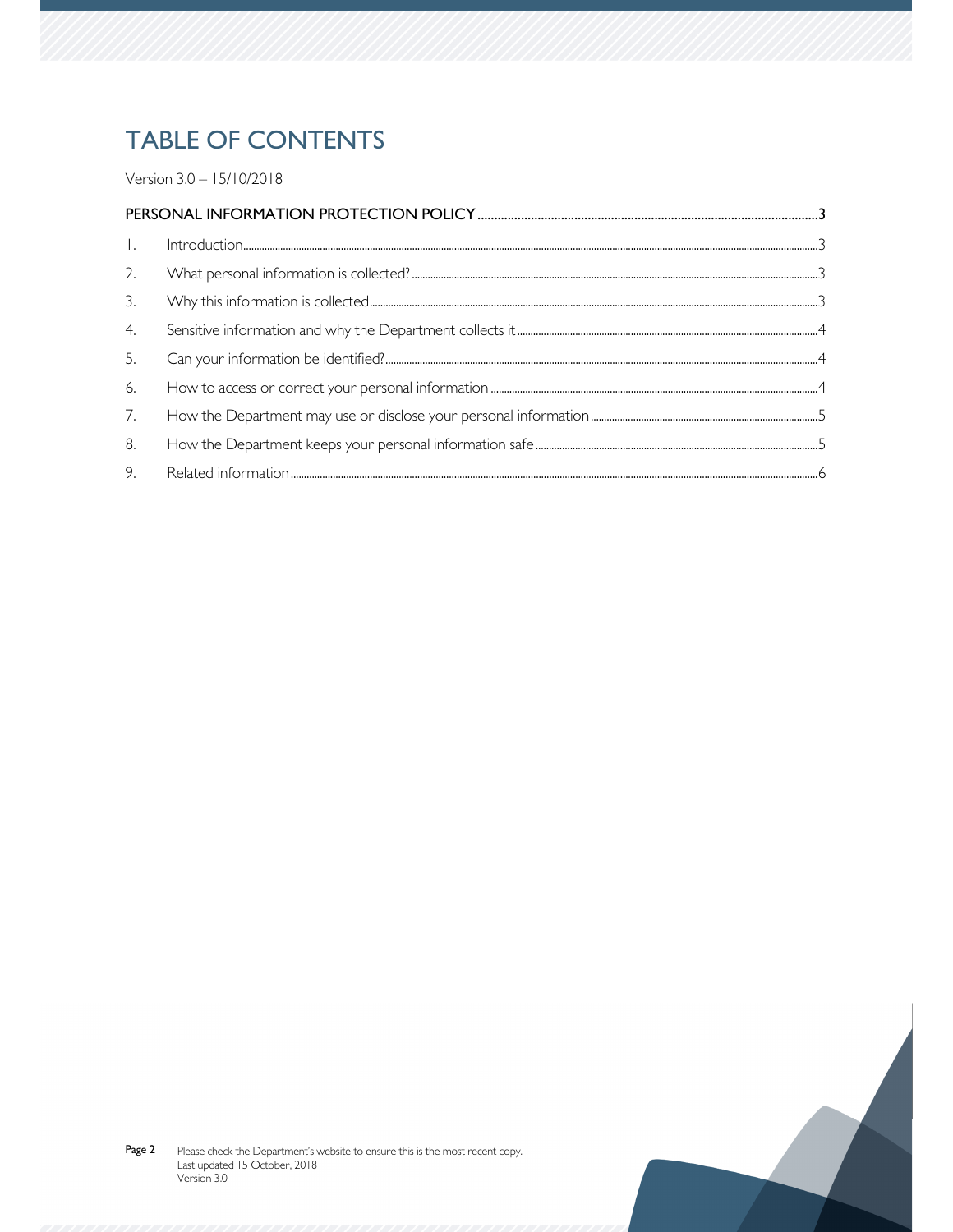# PERSONAL INFORMATION PROTECTION POLICY

### 1. Introduction

The Department of Education (the Department) manages personal information in accordance with the requirements of the *Personal Information Protection Act 2004* (the PIP Act).

Schedule 1 of the PIP Act outlines the Personal Information Protection Principles that apply in Tasmania. These are the standards by which the Department collects and handles personal information as the custodian of that information.

Personal information is defined under section 3 of the PIP Act as:

personal information means any information or opinion in any recorded format about an individual -

- (a) whose identity is apparent or is reasonably ascertainable from the information or opinion; and
- (b) who is alive or has not been dead for more than 25 years;

Personal information can be almost any information linked to an individual, including name, address, sex, age, or health information.

# 2. What personal information is collected?

The type of personal information the Department collects includes name, address and other contact details, sex or age together with any specific sensitive information about a person that may be required for the purpose of providing effective education and training for both our students and staff.

This information is also collected to ensure the Department complies with our role as a public information service.

The Department takes reasonable steps to ensure that the personal information we hold is accurate, complete and up to date. Where practicable, the Department will check the accuracy of your personal information before we use it.

## 3. Why this information is collected

The Department is responsible for providing public education, vocational education and training, library and archive services throughout Tasmania.

The services of the Department are focused in three main areas:

- Pre-Compulsory and Compulsory Education.
- Post-Compulsory Education and Training.
- Public Information Services.

Personal information is collected, stored and used as required by the relevant legislation including but not limited to Archives Act 1983 and Education Act 2016.

The Department is also responsible for the provision of Adult Education and online access centres.

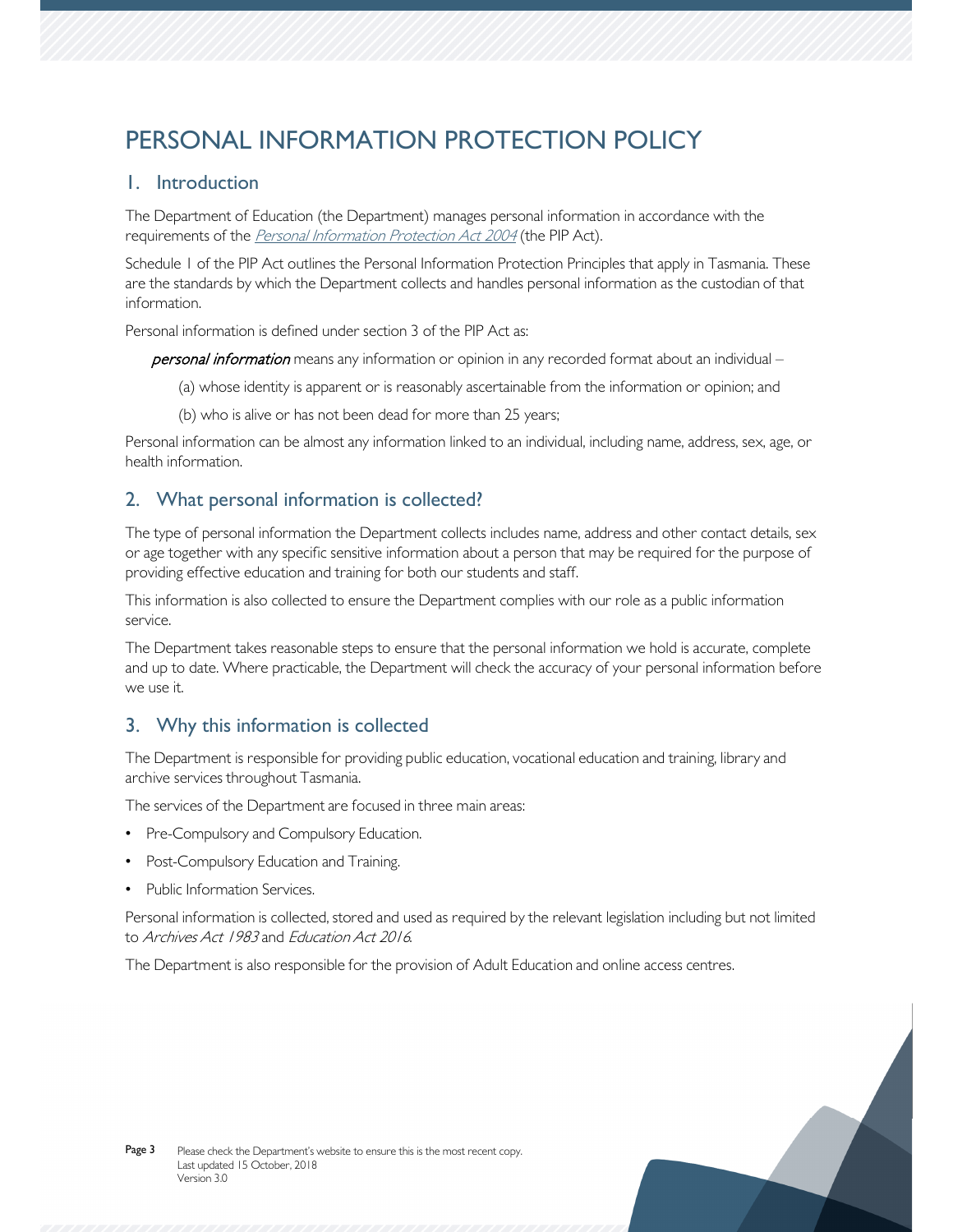# 4. Sensitive information and why the Department collects it

Sensitive information is information which may directly or indirectly impact on your or another's education, training or use of the facilities of the Department, such as computers in a library.

Sensitive information can include information such as health information, criminal record, racial or ethnic origin and sexual preferences or practices.

Information of a sensitive nature is collected to ensure that you or others within the Department, such as students and employees are kept safe, and have access to the best available educational opportunities.

Generally, the Department will only collect sensitive information with your consent if it is necessary to achieve this goal, or if the collection of that information is required by law.

## 5. Can your information be identified?

The Department does not assign 'unique identifiers' to people unless it is necessary for us to carry out our functions efficiently or it is required by law. Unique identifiers are data about you which are specific to you, and differentiate you from others within the system. Even if another organisation has provided the Department with your personal information, we do not use any 'unique identifiers' of another organisation. In certain circumstances, we may collect unique identifiers assigned to you by another organisation, but we will not disclose these without lawful authority.

#### 6. How to access or correct your personal information

You can access your personal information that is held by the Department.

- All requests for personal information must come through the Department's Legal Services.
- Requests for personal information should be completed by filling in the form Request for Release of Personal Information
- Please forward the completed form to Legal Services by:
	- » email: legal.services@education.tas.gov.au; or
	- » post: Department of Education, Legal Services, GPO Box 169, Hobart TAS 7001.

If you consider your personal information to be incorrect, incomplete, out of date or misleading, you can request that the information be corrected.

- Requests to correct or update your personal information can be provided by completing the form Request to **Correct or Update Personal Information**
- Please forward the completed form to Legal Services by:
	- » email: legal.services@education.tas.gov.au; or
	- » post: Department of Education, Legal Services, GPO Box 169, Hobart TAS 7001.

If you are not satisfied with the handling of your matter or the outcome of your request you can lodge a further request in writing to Legal Services by:

- » email: legal.services@education.tas.gov.au; or
- » post: Department of Education, Legal Services, GPO Box 169, Hobart TAS 7001.

If the Department refuses your request, you may make an Application for Assessed Disclosure under the Right to Information Act 2009. Information is available at https://www.education.tas.gov.au/about-us/legislation/rti/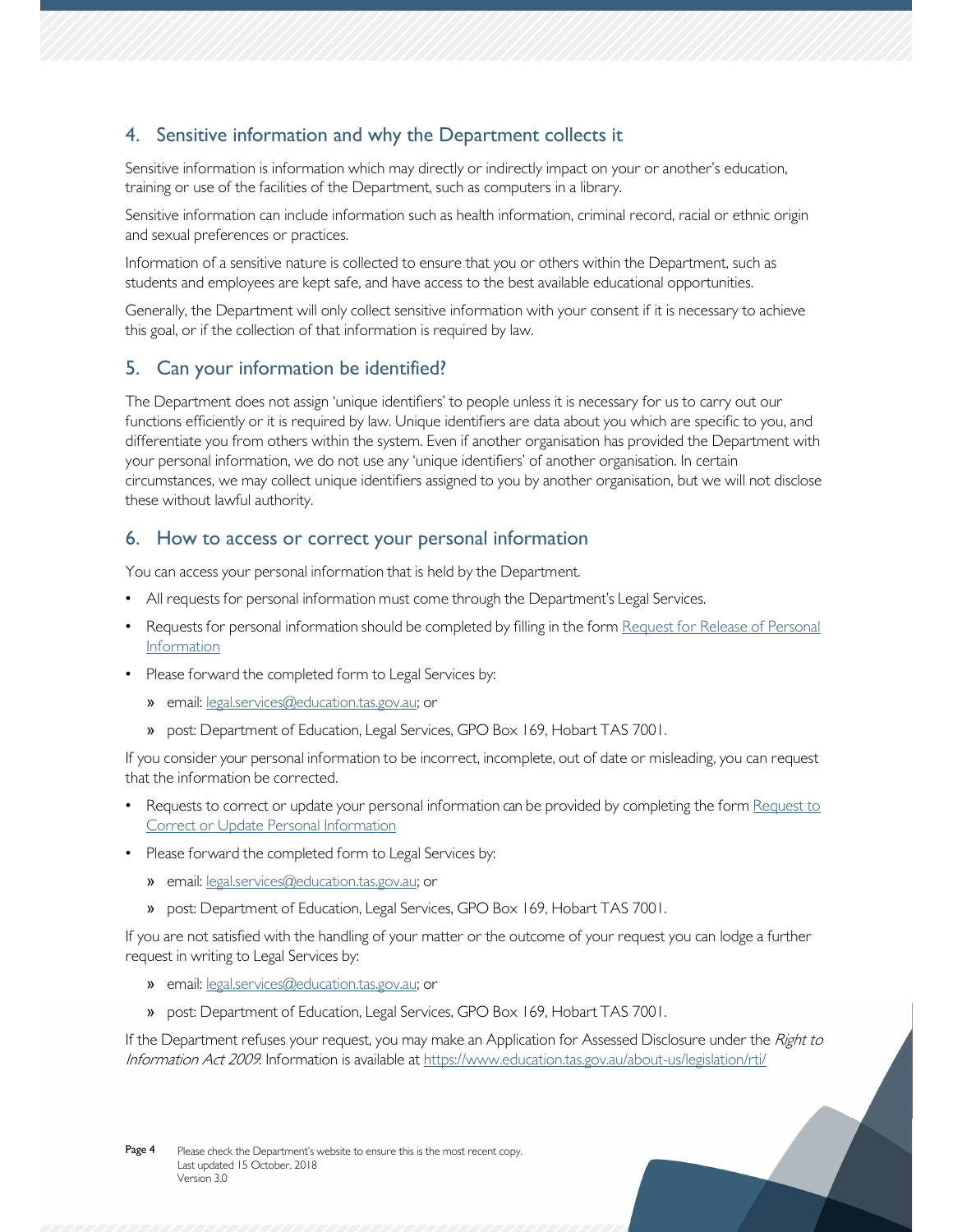If you remain dissatisfied with the Department's handling of your matter or the outcome of your request you can contact the Ombudsman Tasmania. The Ombudsman Tasmania is contactable by:

- » telephone: 1800 001 170 (free call from a landline nationally); or
- » email: ombudsman@ombudsman.tas.gov.au; or
- » post: Ombudsman Tasmania, GPO Box 960, Hobart TAS 7001.

#### 7. How the Department may use or disclose your personal information

All staff of the Department are bound by the confidentiality requirements specified in the State Service Act 2000. Staff are restricted in their access to information to that which is required to carry out their functions within the Department.

Personal information will be used only for the purpose described in section 3 of this policy 'why this information is collected'. Otherwise, your personal information will only be disclosed with your consent, or if it is required or authorised by law.

For example, there may be a need or requirement to disclose some or all information we collect to contractors and agents of the Department, law enforcement agencies, courts, other public sector bodies, or other authorised organisations under legislation administered by the Department and other relevant State and Commonwealth Acts including but not limited to the Social Security Act 1991 and the Education Services for Overseas Students Act 2000.

The PIP Act permits the disclosure of "basic personal information" (that is, name, address, date of birth and gender) that is collected in conjunction with the provision of a service to other public sector bodies for data quality purposes.

Some de-identified personal information the Department has collected may be used in research, statistical analysis, state or national reporting, awareness programs, public statements or training, but not in a way to compromise the protection of personal information.

Personal information in written submissions on policy matters or matters of public consultation may be disclosed in reports that are made public, unless the submission was submitted and/or accepted on a confidential basis.

#### 8. How the Department keeps your personal information safe

The Department uses a number of procedural, physical, and technical safeguards including access controls, secure methods of communication and back-up and recovery systems to protect information from misuse and loss, unauthorised access, modification and disclosure.

Generally, there is an intention that information is destroyed or permanently de-identified when it is no longer required, but this can only be done in accordance with processes approved by the State Archivist under the Archives Act 1983.